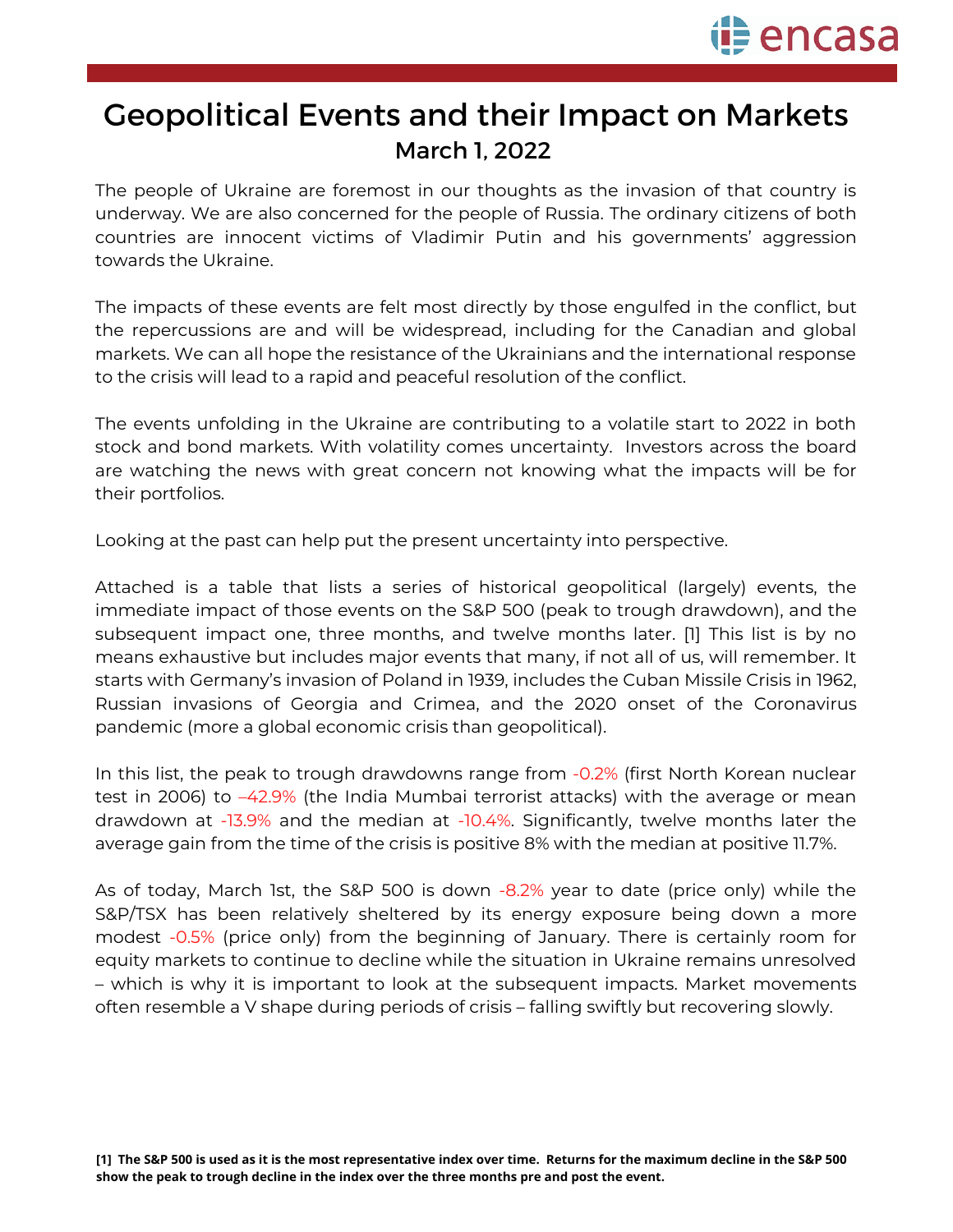With respect to the bond markets, not surprisingly, the flight to safety that bonds represent has seen yields decline both in Canada (table below) and in the US (with the US yields contracting more than in Canada, especially at the short end) since the crisis erupted last week. As a reminder, when yields decline prices increase (meaning positive returns for bonds).

The table below covers a very short period of time (four days) but reinforces the flight to safety that bonds represent for investors. As central banks in 2022 begin to unwind their monetary easing policies, the crisis will undoubtedly weigh on their timing deliberations.

|                  | Feb <sub>23</sub> | Mar 1 | Change  |
|------------------|-------------------|-------|---------|
| 2 yr             | 1.57              | 1.35  | $-0.22$ |
| 5 yr             | 1.80              | 1.54  | $-0.26$ |
| 10 <sub>yr</sub> | 1.97              | 1.77  | $-0.20$ |
| 30 yr            | 2.24              | 2.03  | $-0.21$ |

While geopolitical crises evoke fear and uncertainty, and a short-term overreaction (selling) may seem the preferable response, staying the course (while challenging) is the more prudent approach.

Derek Ballantyne CEO

Audrey L. Robinson Portfolio Manager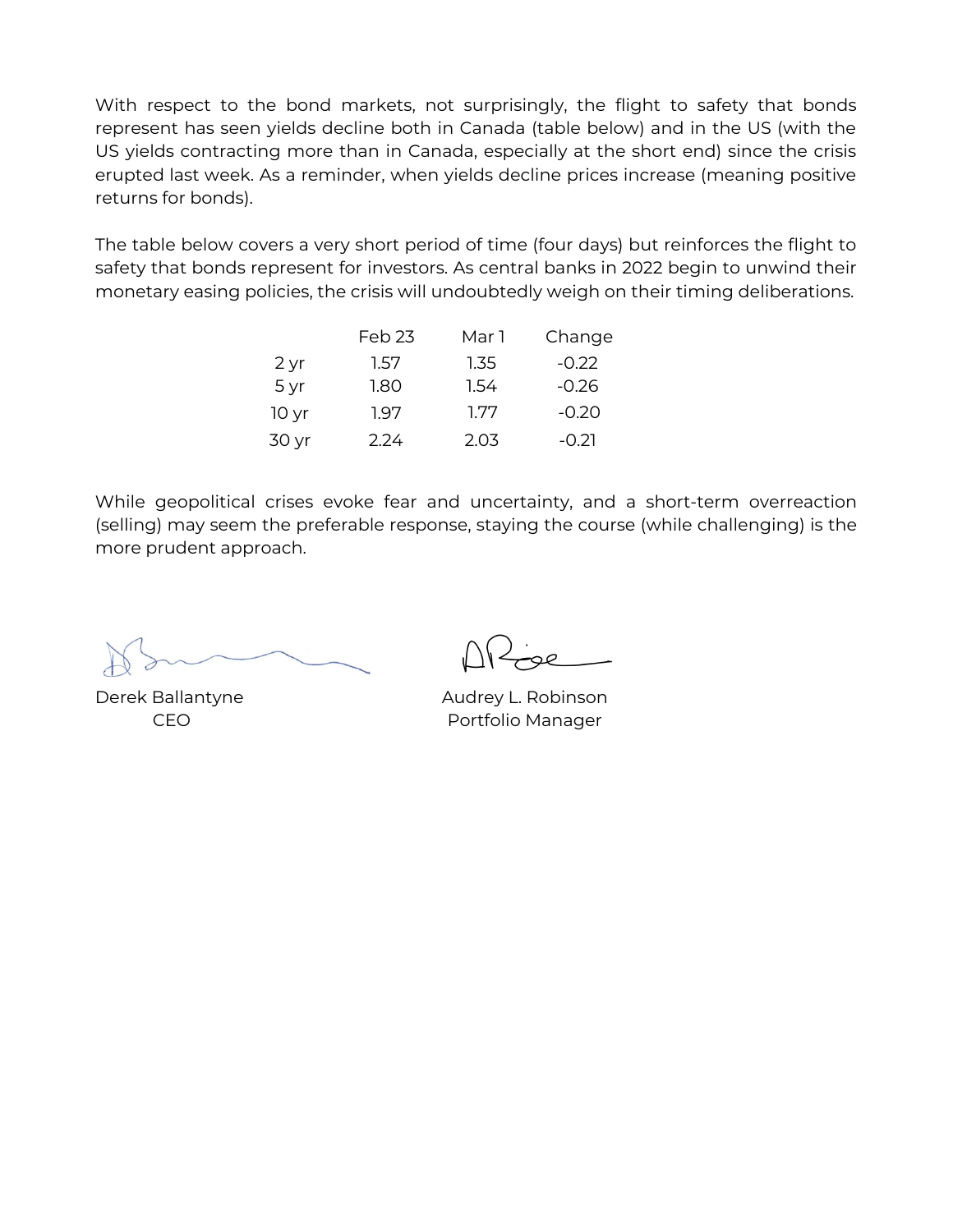## **Geopolitical Events And Equity Market Impact**

| <b>EVENT</b>                                    | <b>DATE</b> | <b>MAX</b><br><b>S&amp;P 500</b><br>DECLINE* | <b>1 MONTH</b><br>LATER** | <b>3 MONTH</b><br>LATER** | <b>12 MONTH</b><br>LATER** | <b>TYPES</b> |
|-------------------------------------------------|-------------|----------------------------------------------|---------------------------|---------------------------|----------------------------|--------------|
| Germany invades<br>Poland                       | 1939-09-01  | $-7.22%$                                     | 13.19%                    | 8.76%                     | $-7.08%$                   | Geopolitical |
| <b>Pearl Harbor</b>                             | 1941-12-07  | $-22.06%$                                    | $-3.43%$                  | $-12.45%$                 | $-0.21%$                   | Geopolitical |
| North Korea<br>invades South                    | 1950-06-25  | $-14.02%$                                    | $-9.98%$                  | 1.46%                     | 11.23%                     | Geopolitical |
| Cuban Missile                                   | 1962-10-16  | $-10.52%$                                    | 5.40%                     | 13.30%                    | 27.84%                     | Geopolitical |
| <b>Six Day War</b>                              | 1967-06-05  | $-6.50%$                                     | 3.31%                     | 6.54%                     | 12.96%                     | Geopolitical |
| <b>Prague Spring</b>                            | 1968-01-05  | $-10.04%$                                    | $-4.24%$                  | $-2.76%$                  | 8.39%                      | Geopolitical |
| Tet Offensive                                   | 1968-01-30  | $-9.31%$                                     | $-3.80%$                  | 5.06%                     | 10.40%                     | Geopolitical |
| Yom Kippur War /<br><b>1st Oil Shock</b>        | 1973-10-06  | $-16.10%$                                    | -4.45%                    | $-9.97%$                  | $-43.25%$                  | Geopolitical |
| Iranian<br><b>Revolution / 2nd</b><br>Oil Shock | 1979-01-16  | $-6.32%$                                     | $-0.79%$                  | 1.67%                     | 11.65%                     | Geopolitical |
| Soviet Invasion Of<br>Afghanistan               | 1979-12-25  | $-10.86%$                                    | 5.53%                     | $-7.87%$                  | 26.21%                     | Geopolitical |
| Iran-Iraq War                                   | 1980-09-22  | $-5.26%$                                     | 1.17%                     | 4.13%                     | $-10.52%$                  | Geopolitical |
| North Korea<br>bombs Korean Air<br>Flight 858   | 1987-11-29  | $-32.10%$                                    | 1.77%                     | 11.43%                    | 12.72%                     | Terror       |
| <b>Tiananmen</b><br>Square Massacre             | 1989-06-04  | $-2.32%$                                     | $-1.93%$                  | 8.67%                     | 12.87%                     | Geopolitical |
| <b>Berlin Wall</b><br><b>Collapse</b>           | 1989-11-09  | $-10.23%$                                    | 3.60%                     | $-0.88%$                  | $-6.78%$                   |              |
| Iraq invades<br>Kuwait (Gulf War<br>I)          | 1990-08-02  | $-19.92%$                                    | $-8.23%$                  | $-11.28%$                 | 10.16%                     | Geopolitical |
| US invades Iraq<br>(Desert Storm)               | 1990-08-02  | $-19.92%$                                    | $-8.23%$                  | $-11.28%$                 | 10.16%                     | Geopolitical |
| <b>Russian Invasion</b><br>Of Chechnya          | 1999-08-01  | $-12.08%$                                    | 0.18%                     | 1.91%                     | 8.23%                      | Geopolitical |
| 9/11 Attack                                     | 2001-09-11  | $-23.10%$                                    | 0.45%                     | 4.05%                     | $-16.76%$                  | Terror       |
| US invades<br>Afghanistan                       | 2001-10-07  | $-13.43%$                                    | 4.15%                     | 8.73%                     | $-26.70%$                  | Terror       |
| <b>Operation Iraqi</b><br>Freedom / Gulf        | 2003-03-20  | $-8.96%$                                     | 2.05%                     | 13.71%                    | 26.73%                     | Geopolitical |

**\* RETURNS ARE CALCULATED BASED ON PEAK TO TROUGH MARKET DRAWDOWNS AROUND THE CITED EVENTS FOR A MAXIMUM WINDOW OF 3 MONTHS BEFORE AND AFTER.**

**\*\* RETURNS ARE CALCULATED FROM DATE OF EVENT TO CITED TIME AFTER THE EVENT.**

**SOURCE: BCA CALCULATIONS.**

**https://www.bcaresearch.com**